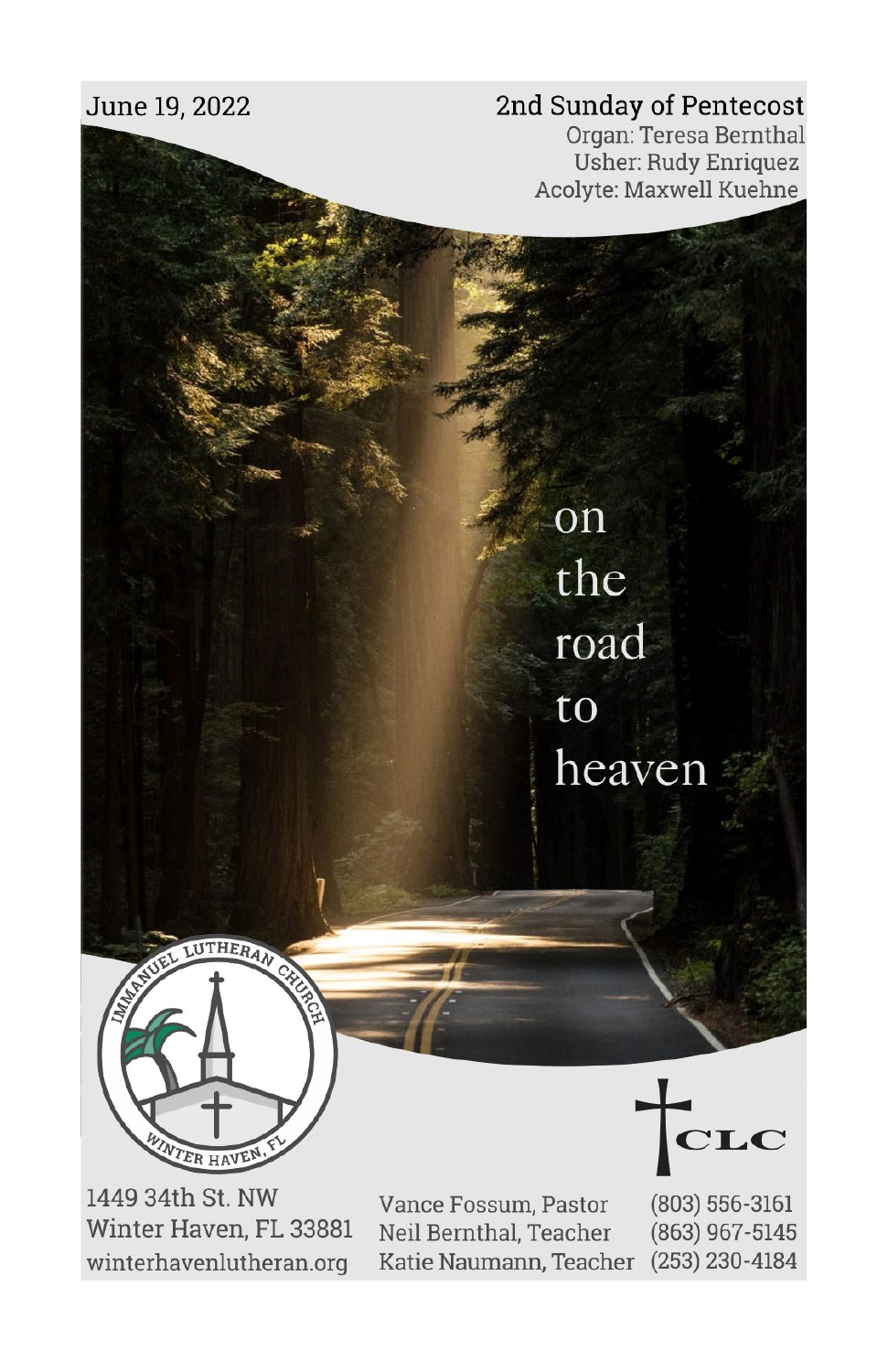## **PRE-SERVICE DEVOTION** *Psalm 3*

O Lord, how many are my foes! Many are rising against me; 2many are saying of my soul, there is no salvation for him in God. 3But you, O Lord, are a shield about me, my glory, and the lifter of my head. 4 I cried aloud to the Lord, and he answered me from his holy hill. 5 I lay down and slept; I woke again, for the Lord sustained me. 6 I will not be afraid of many thousands of people who have set themselves against me all around. 7Arise, O Lord! Save me, O my God! For you strike all my enemies on the cheek; you break the teeth of the wicked. 8Salvation belongs to the Lord; your blessing be on your people!

# **Order of Divine Worship**

## **Hymn: TLH #14 "All People that on Earth Do Dwell"**

- P In the name of the Father, and of the Son, and of the Holy Spirit.
- C **A - men.**

## **CONFESSION AND ABSOLUTION:**

P Pastor C **Congregation**

- $\left| \mathbf{P} \right|$  Beloved in the Lord! Let us draw near with a true heart and confess our sins unto God, our Father, beseeching Him in the name of our Lord Jesus Christ to grant us forgiveness. Our help is in the name of the Lord.
- C **Who made heaven and earth.**
- $\mathbf P$  I said, I will confess my transgressions unto the Lord.
- C **And Thou forgavest the iniquity of my sin.**
- $\mathbf P$  Almighty God, our Maker and Redeemer, we poor sinners confess unto You that we are by nature sinful and unclean and that we have sinned against You by thought, word, and deed. Wherefore we flee for refuge to Your infinite mercy, seeking and imploring Your grace for the sake of our Lord Jesus Christ.
- C **O most merciful God, who hast given Thine only-begotten Son to die for us, have mercy upon us and for His sake grant us remission of all our sins; and by Thy Holy Spirit increase in us true knowledge of Thee and of Thy will and true obedience to Thy Word, to the end that by Thy grace we may come to everlasting life; through Jesus Christ our Lord. Amen.**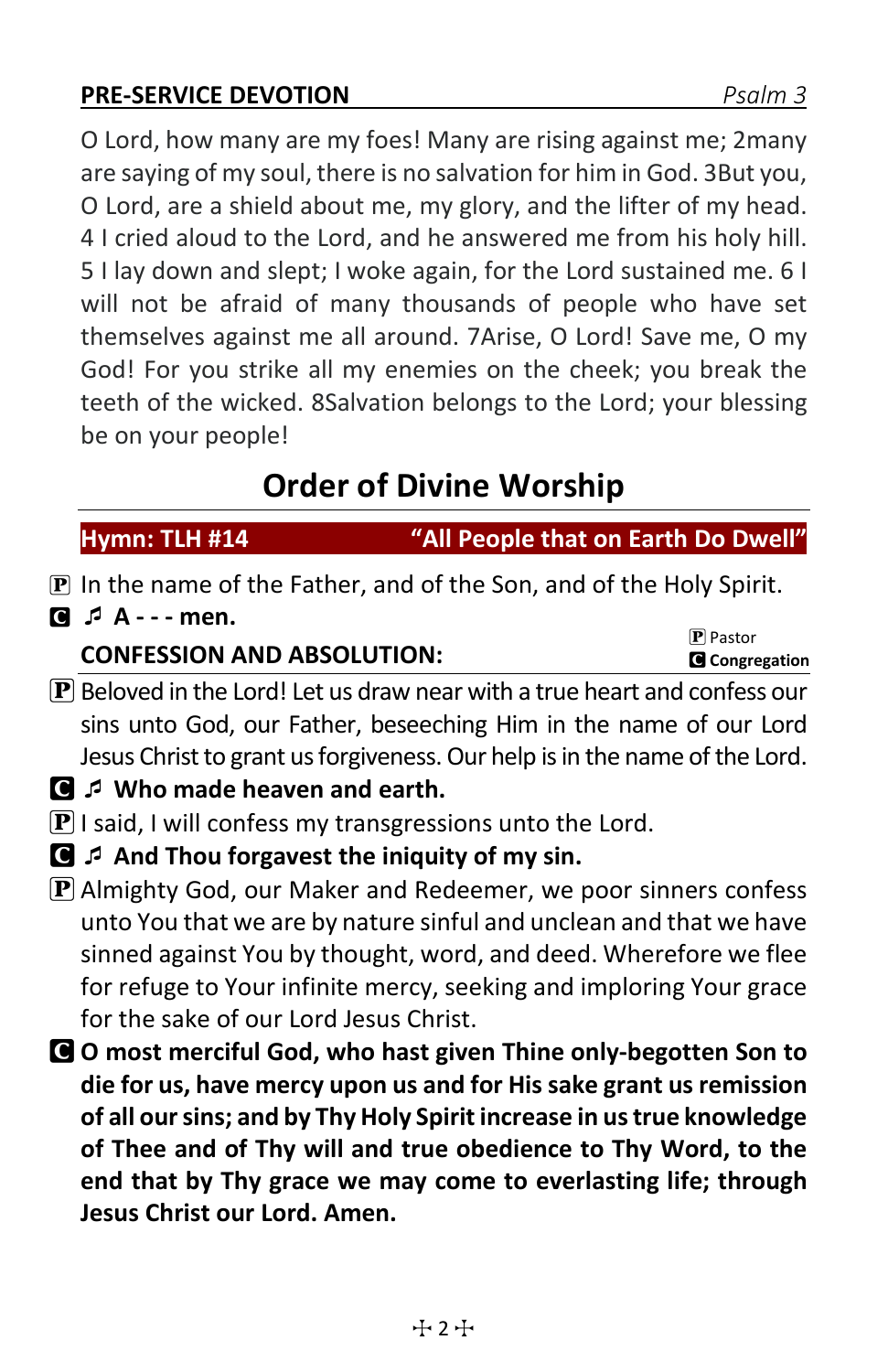$\mathbf P$  Almighty God, our heavenly Father, has had mercy upon us and has given His only Son to die for us and for His sake forgives us all our sins. To those who believe in His name He gives power to become the sons of God and has promised them His Holy Spirit. He who believes and is baptized shall be saved. Grant this, Lord, unto us all.

## C **A - - - men.**

### **INTROIT** *Psalm 71:20-24*

- $\boxed{\mathbf{P}}$  Be to me a rock of refuge, to which I may continually come; you have given the command to save me, for you are my rock and my fortress.
- C **You who have made me see many troubles and calamities will revive me again; from the depths of the earth you will bring me up again.**
- $\mathbf P$  You will increase my greatness and comfort me again.
- C **I will also praise you with the harp for your faithfulness, O my God; I will sing praises to you with the lyre, O Holy One of Israel.**
- $\mathbf{P}$  My lips will shout for joy, when I sing praises to you; my soul also, which you have redeemed.
- C **And my tongue will talk of your righteous help all the day long, for they have been put to shame and disappointed who sought to do me hurt.**



Alleluia. Return to your home, and declare how much God has done for you. Alleluia.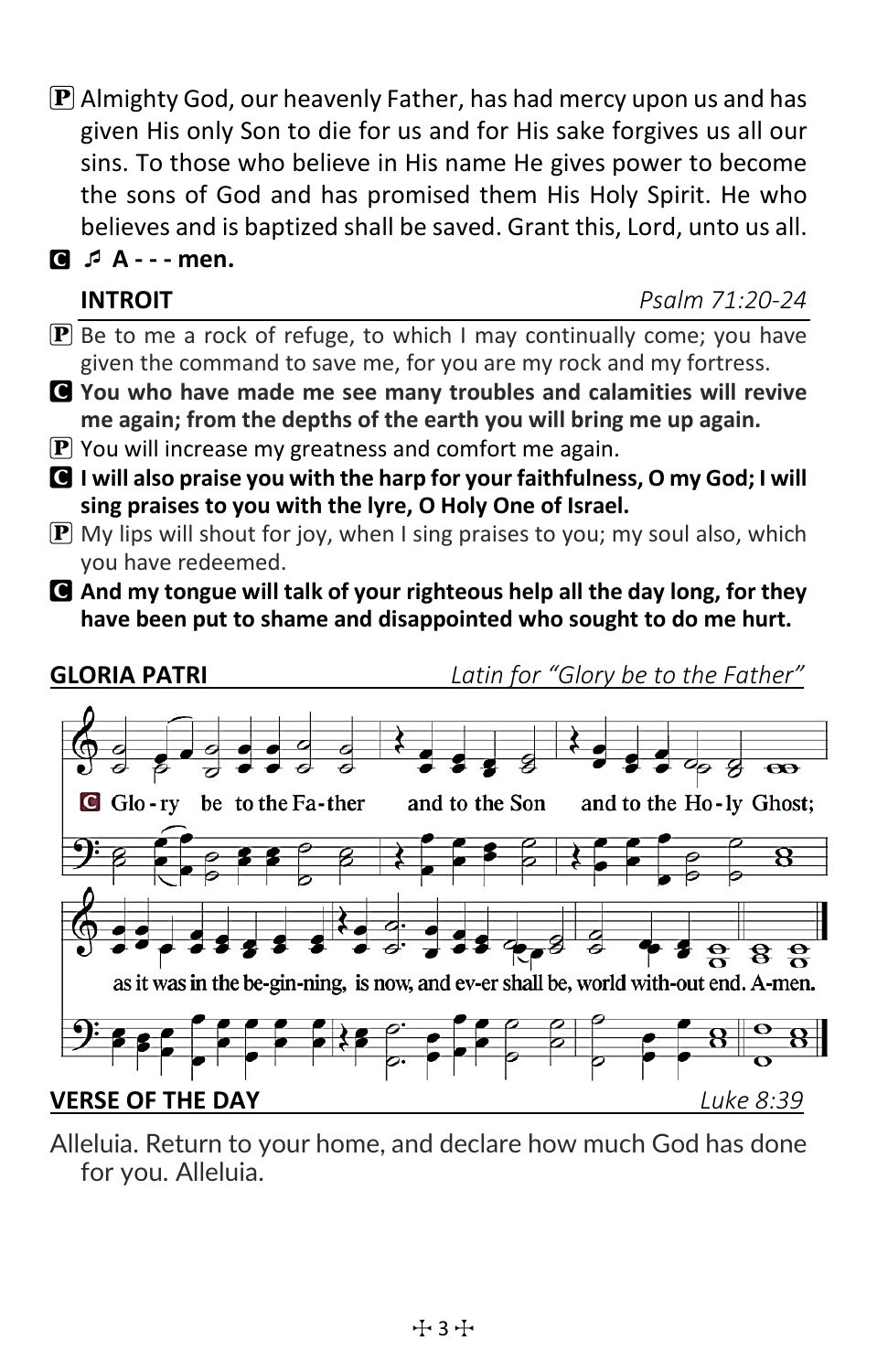

### **GLORY TO GOD IN THE HIGHEST** *TLH #237:1*

- C **All glory be to God on high, Who hath our race befriended! To us no harm shall now come nigh, The strife at last is ended. God showeth His good will to men, And peace shall reign on earth again; O thank Him for His goodness!**
- $\mathbf{P}$  O God, You have prepared for those who love You such good things as surpass our understanding. Cast out all sins and evil desires from us, and pour into our hearts Your Holy Spirit to guide us into all blessedness; through Jesus Christ, Your Son, our Lord, who lives and reigns with You and the Holy Spirit, one God, now and forever.
- C **A - men.**

**EPISTLE READING – Romans 3:21-28** But now the righteousness of God apart from the law is revealed, being witnessed by the Law and the Prophets, 22 even the righteousness of God, through faith in Jesus Christ, to all and on all who believe. For there is no difference; 23 for all have sinned and fall short of the glory of God, 24 being justified freely by His grace through the redemption that is in Christ Jesus, 25 whom God set forth as a propitiation by His blood, through faith, to demonstrate His righteousness, because in His forbearance God had passed over the sins that were previously committed, 26 to demonstrate at the present time His righteousness, that He might be just and the justifier of the one who has faith in Jesus. 27 Where is boasting then? It is excluded. By what law? Of works? No, but by the law of faith. 28 Therefore we conclude that a man is [d]justified by faith apart from the deeds of the law.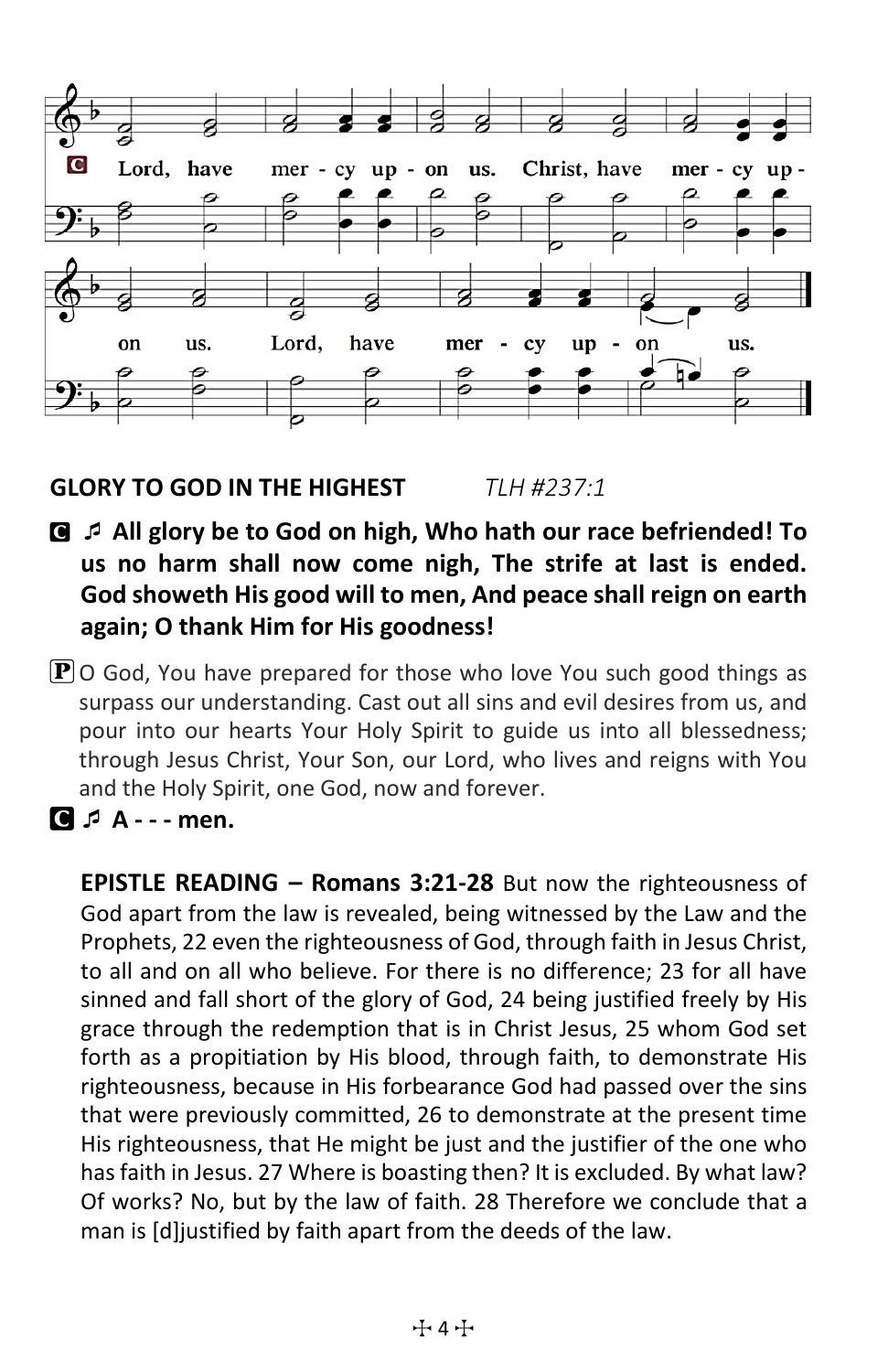**GOSPEL READING – Matthew 7:21-29** "Not everyone who says to Me, 'Lord, Lord,' shall enter the kingdom of heaven, but he who does the will of My Father in heaven. 22 Many will say to Me in that day, 'Lord, Lord, have we not prophesied in Your name, cast out demons in Your name, and done many wonders in Your name?' 23 And then I will declare to them, 'I never knew you; depart from Me, you who practice lawlessness!' 24 "Therefore whoever hears these sayings of Mine, and does them, I will liken him to a wise man who built his house on the rock: 25 and the rain descended, the floods came, and the winds blew and beat on that house; and it did not fall, for it was founded on the rock. 26 "But everyone who hears these sayings of Mine, and does not do them, will be like a foolish man who built his house on the sand: 27 and the rain descended, the floods came, and the winds blew and beat on that house; and it fell. And great was its fall." 28 And so it was, when Jesus had ended these sayings, that the people were astonished at His teaching, 29 for He taught them as one having authority, and not as the scribes.

### **CONFESSION OF FAITH** *The Apostles' Creed*

- **I believe in God the Father almighty, maker of heaven and earth.**
- **I believe in Jesus Christ, His only Son, our Lord, Who was conceived by the Holy Spirit, born of the virgin Mary, suffered under Pontius Pilate, was crucified, died, and was buried. He descended into hell. The third day He rose again from the dead. He ascended into heaven and is seated at the right hand of God the Father almighty. From there He will come to judge the living and the dead.**
- **I believe in the Holy Spirit; the holy Christian Church, the communion of saints; the forgiveness of sins; the resurrection of the body; and the life everlasting. Amen.**

### **Hymn: TLH #284 "Father of Mercies, in Thy Word"**

**SERMON – Deuteronomy 8:1-19** "Every commandment which I command you today you must be careful to observe, that you may live and multiply, and go in and possess the land of which the Lord swore to your fathers. 2 And you shall remember that the Lord your God led you all the way these forty years in the wilderness, to humble you and test you, to know what was in your heart, whether you would keep His commandments or not. 3 So He humbled you, allowed you to hunger, and fed you with manna which you did not know nor did your fathers know, that He might make you know that man shall not live by bread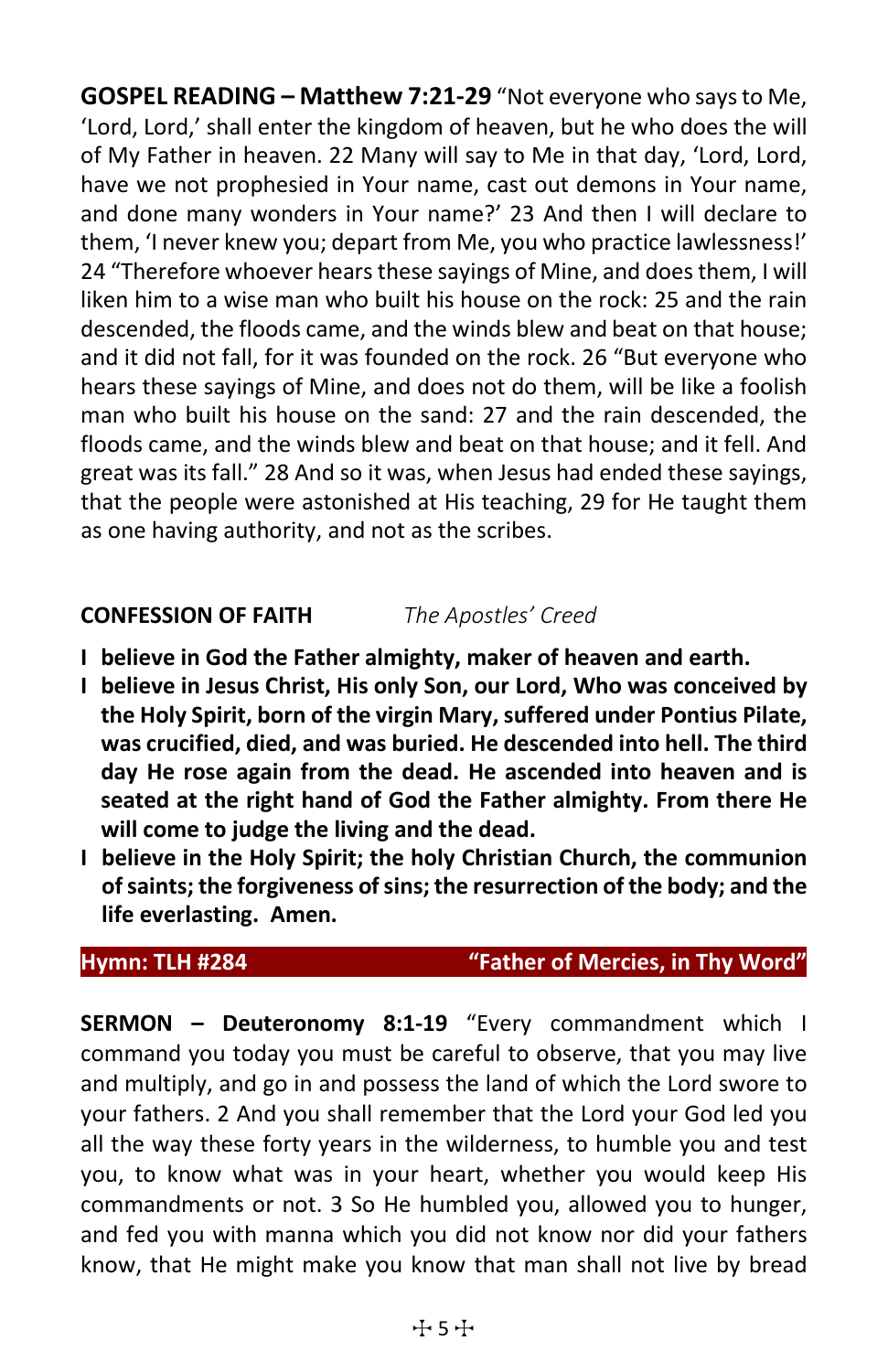alone; but man lives by every word that proceeds from the mouth of the Lord. 4 Your garments did not wear out on you, nor did your foot swell these forty years. 5 You should know in your heart that as a man chastens his son, so the Lord your God chastens you. 6 "Therefore you shall keep the commandments of the Lord your God, to walk in His ways and to fear Him. 7 For the Lord your God is bringing you into a good land, a land of brooks of water, of fountains and springs, that flow out of valleys and hills; 8 a land of wheat and barley, of vines and fig trees and pomegranates, a land of olive oil and honey; 9 a land in which you will eat bread without scarcity, in which you will lack nothing; a land whose stones are iron and out of whose hills you can dig copper. 10 When you have eaten and are full, then you shall bless the Lord your God for the good land which He has given you. 11 "Beware that you do not forget the Lord your God by not keeping His commandments, His judgments, and His statutes which I command you today, 12 lest—when you have eaten and are full, and have built beautiful houses and dwell in them; 13 and when your herds and your flocks multiply, and your silver and your gold are multiplied, and all that you have is multiplied; 14 when your heart is lifted up, and you forget the Lord your God who brought you out of the land of Egypt, from the house of bondage; 15 who led you through that great and terrible wilderness, in which were fiery serpents and scorpions and thirsty land where there was no water; who brought water for you out of the flinty rock; 16 who fed you in the wilderness with manna, which your fathers did not know, that He might humble you and that He might test you, to do you good in the end— 17 then you say in your heart, 'My power and the might of my hand have gained me this wealth.' 18 "And you shall remember the Lord your God, for it is He who gives you power to get wealth, that He may establish His covenant which He swore to your fathers, as it is this day. 19 Then it shall be, if you by any means forget the Lord your God, and follow other gods, and serve them and worship them, I testify against you this day that you shall surely perish.

## **GOD'S DAILY CARE OF BODY AND SOUL UNTIL WE REACH THE PROMISED LAND OF HEAVEN**

### **OFFERTORY**

C **Create in me a clean heart, O God, and renew a right spirit within me. Cast me not away from Thy presence, and take not Thy Holy Spirit from**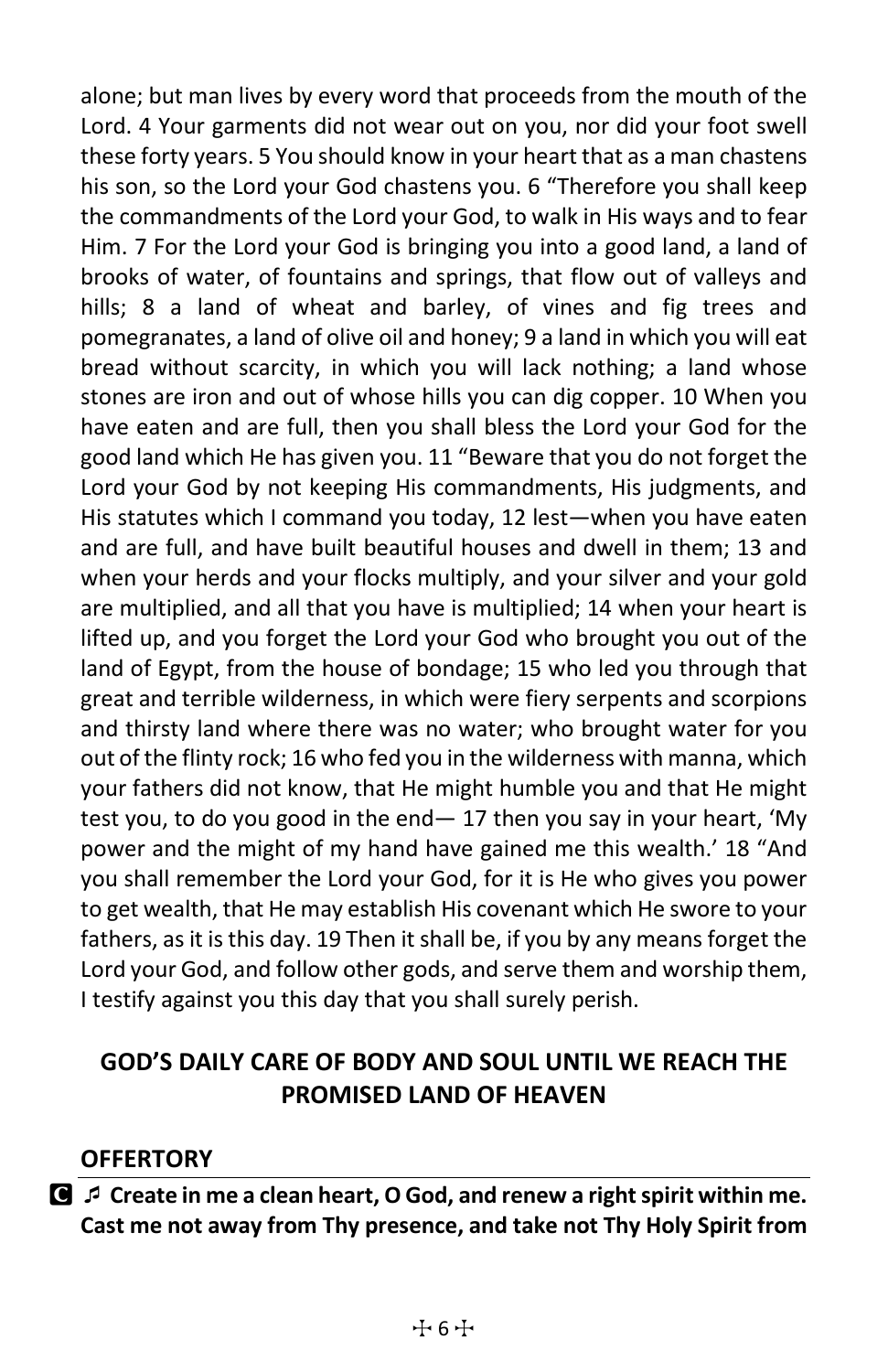**me. Restore unto me the joy of Thy salvation, and uphold me with Thy free spirit. Amen.**

### **Hymn: TLH #434 "O God of Jacob, by Whose Hands"**

### **- OFFERING OF THANKFUL HEARTS –**

*Followed immediately by the Offering Hymn printed below:*

**OFFERING: TLH #442:2 "Lord of Glory, Who Hast Bought Us"**

C **Grant us hearts, dear Lord, to yield Thee- Gladly, freely, of Thine own; With the sunshine of Thy goodness Melt our thankless hearts of stone Till our cold and selfish natures, Warmed by Thee, at length believe That more happy and more blessed 'Tis to give than to receive.**

### **PRAYERS & the BENEDICTION** *Numbers 6:24-26*

 $\bf{P}$  The LORD bless you and keep you; The LORD make His face shine upon you and be gracious unto you; The LORD lift up His countenance upon you and give you His peace.

C **Amen, amen, a – men.** 

**HYMN: TLH #54 "Guide Me, O Thou Great Jehovah"** 

## **十 Announcements** 十

**Last Week:**  $WH - 13$  Orlando  $-8$  Total Offering = \$555.25

General = \$555.25|

**Call News** Pastor Michael Gurath of Holy Cross Lutheran Church, Pheonix, AZ has the call to Immanuel Lutheran Church, Winter Haven, FL.

**Meetings** June 19 we will be having an Education Meeting, Trustee Meeting, and Church Council following the service in preparation for our Quarterly Voter's Meeting July 3.

- **June 19:** WH 10:15am
- **June 19:** Education Meeting, Trustee Meeting, Church Council after church
- **June 23-26** CLC Convention in Eau Claire, WI
- **June 26** Orlando Service 8am WH 10:15 am
- **July 3** 9:15 am Bible Class WH Communion at 10:15
- **July 3** Quarterly Voters' Meeting after church

**Prayers**JoAnne Weis has a compression fracture in her back. Her recovery time is 8-10 weeks. Annette Custodio will have hip replacement surgery.